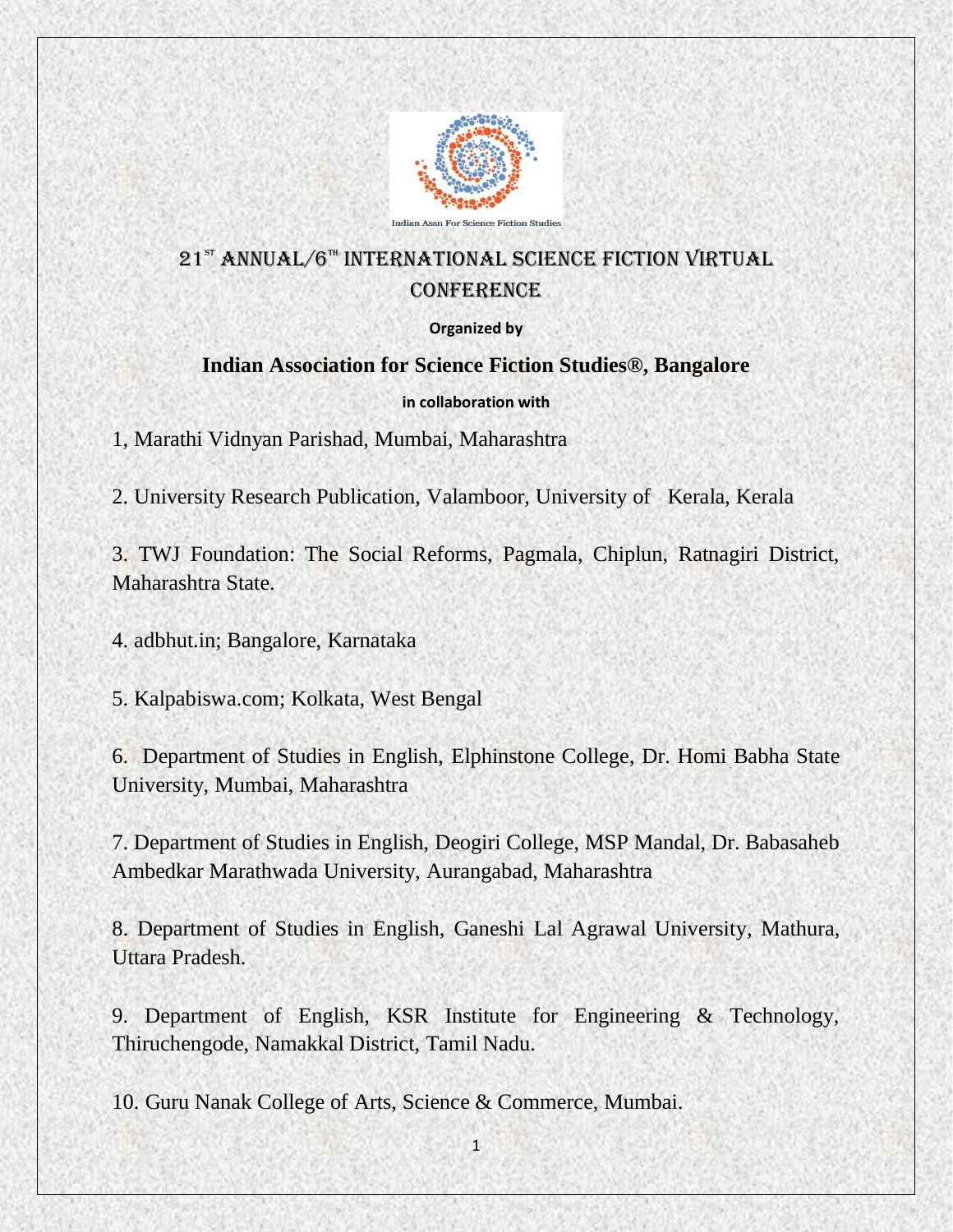#### **Please note:**

- 1. Download the Zoom Cloud Meetings app over your device.
- 2. User id and passwords will not be the same for all the four-day conference.
- 3. They would be shared (on the previous day) a day earlier to the day's program.  $(17<sup>th</sup> \text{ login})$ credentials will be shared on  $16<sup>th</sup>$ )
- 4. The updates of the login credentials posted on registered emails will be announced on the "NEWS" section of the website: [https://iasfs.in;](https://iasfs.in/)
- 5. Login credentials are sent to one's **registered email** ids only.
- 6. The login credentials are not available over what's app group postings, website and social media platforms.
- 7. Contact the convener for login issues.

## Tentative Program list

| <b>Date</b>          | <b>Time</b>           | Event                                                                                                                                                                            | Venue/ details                                                                                                                           |
|----------------------|-----------------------|----------------------------------------------------------------------------------------------------------------------------------------------------------------------------------|------------------------------------------------------------------------------------------------------------------------------------------|
|                      |                       | DAY <sub>1</sub>                                                                                                                                                                 |                                                                                                                                          |
| Sunday<br>17.07.2022 | 09.00 AM              | Celebration of Swatantra Ka Amruth Varsh:<br>Curtain Raiser.                                                                                                                     | Department of English,<br>Ganeshi Lal Agrawal<br>University, Mathura, Uttara<br>Pradesh, India.<br>Coordinator: Dr. Kasturi<br>Sinha Ray |
|                      | 10.00 AM              | Inauguration of the conference<br>Duration: About 1 hour)                                                                                                                        |                                                                                                                                          |
|                      | Followed by in Hindi. | Keynote address: Mr. Harish Goyal,<br>Eminent Science Fiction Writer in Hindi speaks<br>(Duration: About 1 hour)                                                                 |                                                                                                                                          |
|                      | Followed by           | <b>Panel Discussion</b><br>Topic: Recent Trends in Indian/South-Asian<br>Science Fiction<br>Panelists:<br>Mr. Dinker Charak, Entrepreneur &<br>Product Manager, Bangalore. India |                                                                                                                                          |

l Dates: July 17-20, 2022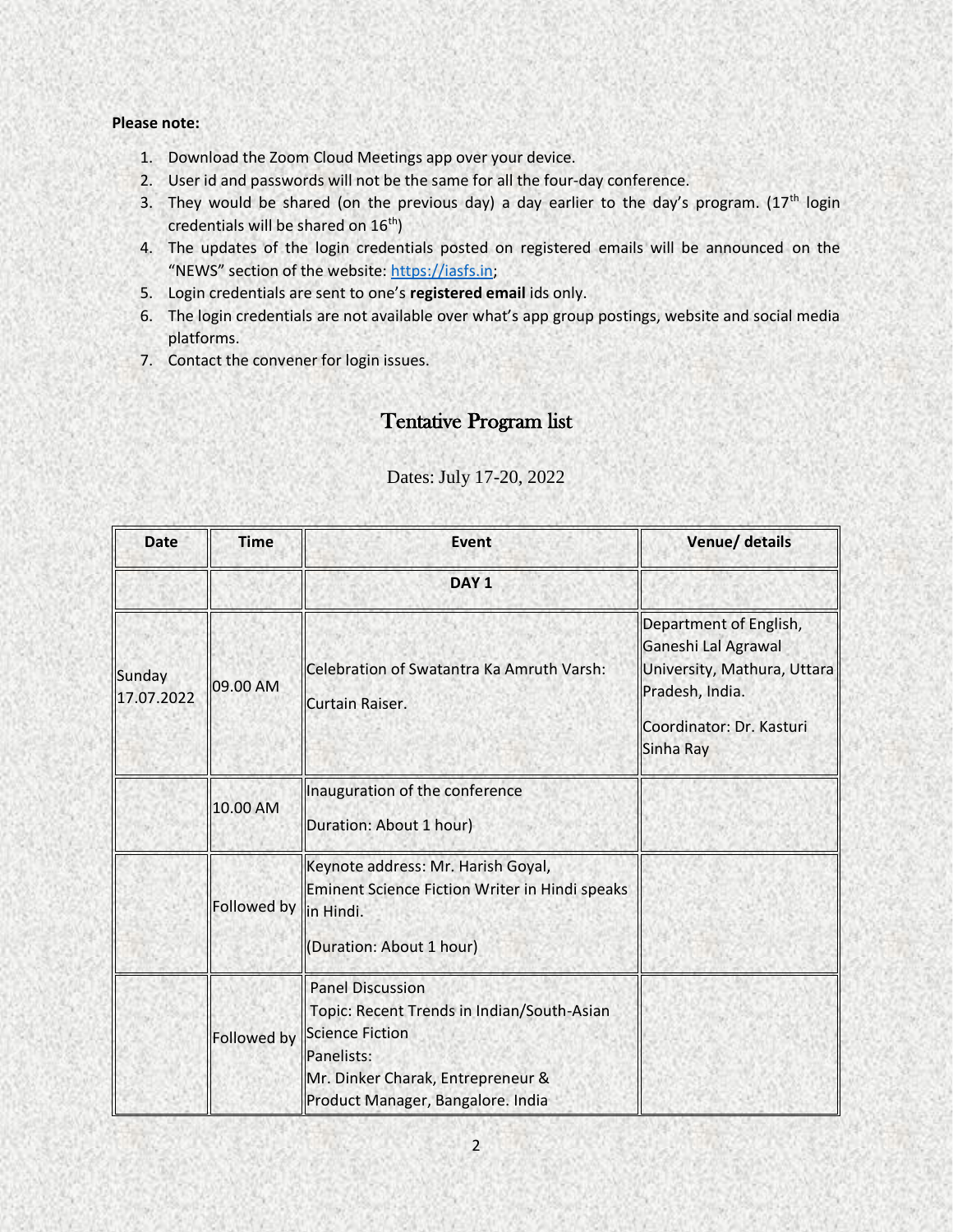| Monday<br>18/07/2022 |                                  | Day 2                                                                                                                                                                                                                                                                                                                                                                                                                                                                                                                                              |                                                    |
|----------------------|----------------------------------|----------------------------------------------------------------------------------------------------------------------------------------------------------------------------------------------------------------------------------------------------------------------------------------------------------------------------------------------------------------------------------------------------------------------------------------------------------------------------------------------------------------------------------------------------|----------------------------------------------------|
|                      |                                  |                                                                                                                                                                                                                                                                                                                                                                                                                                                                                                                                                    |                                                    |
|                      | 17.07.2022<br><b>18.00 hours</b> | (Duration: About 1 hour 30 minutes)<br>Celebration of Azadi Ka Amruth Mahotsav<br>Classical Bharatanatyam Arangetram<br>performance by Ms. Ananya Mani, (Disciple of<br>Vidhushi. Poornima Rajani, Head and<br>choreographer, National Institute of Dance,<br>Arts, Music, Bangalore.<br>Courtesy: NIDAM, Bangalore.<br>Followed by:<br>Hindustani vocal Classical Musical concert by<br>Vidhushi shrimathi Vasudha Sharma, Sagar,<br>Karnataka.<br>Courtesy: Smt. Vasudha Sharma<br>Duration: About 1 hour<br>Duration: About 2 hours 30 minutes. | From: IASFS, Bangalore<br>Convener: Dr.Kangaselvam |
|                      |                                  | Webmaster: https://www.adbhut.in;<br>Mr. Sumit Kumar Bardhan, Science Fiction<br>Author, Translator and Critic, Bangalore. India<br>Dr. Vandana Singh, Professor of Physics and<br>Environment, Framingham State U, USA.<br>Dr. Suparno Banerjee, Associate Professor,<br>Chair, English Library Committee, Department<br>of English, Texas State U, USA.<br>Moderator: Mr. Gautham Shenoy T, Eminent<br>Science Fiction critic & columnist, Bangalore.                                                                                            |                                                    |
|                      |                                  |                                                                                                                                                                                                                                                                                                                                                                                                                                                                                                                                                    |                                                    |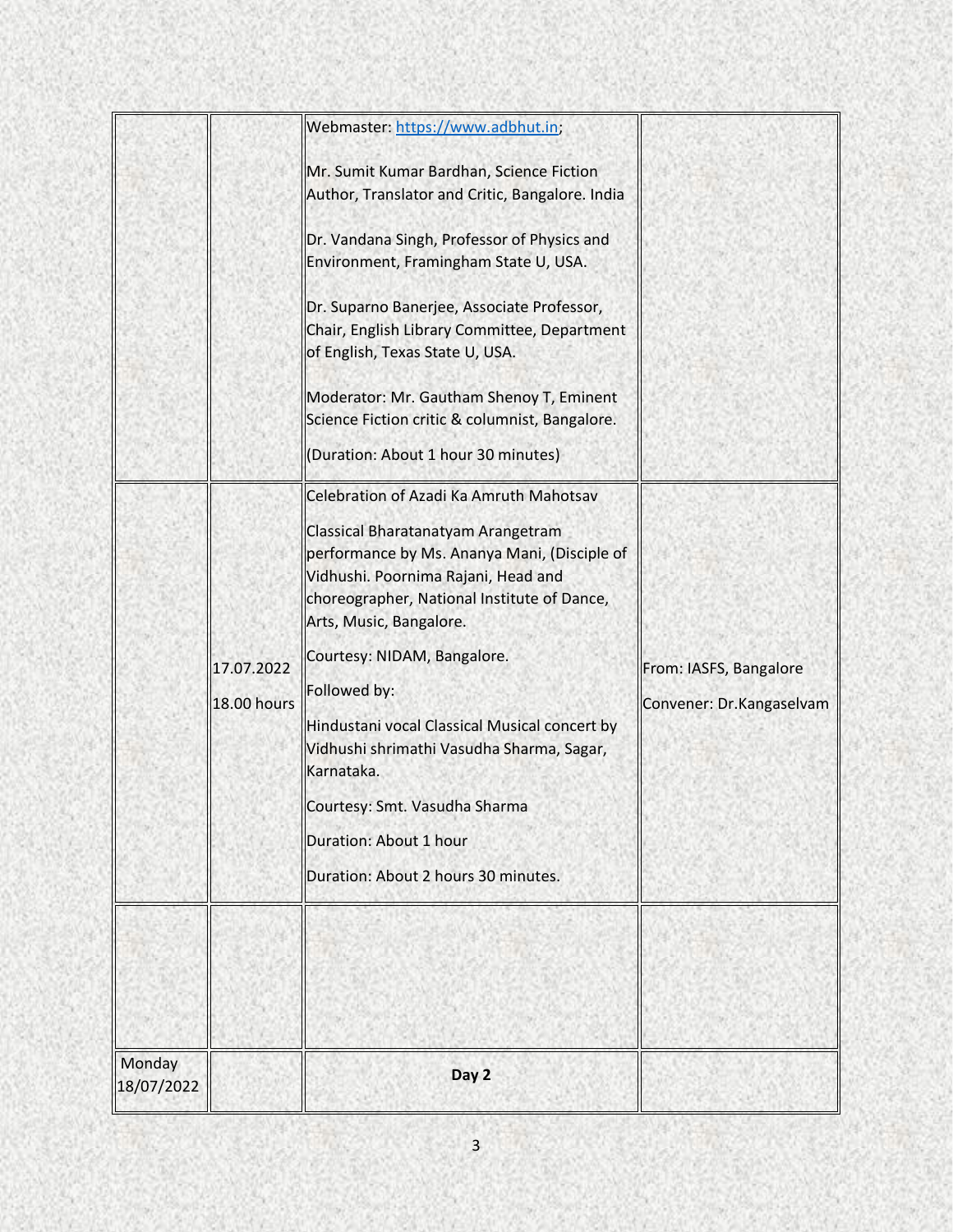|                      |             | Flag off:<br>(Declaring the day's conference to begin):                                                                                        |                                                         |
|----------------------|-------------|------------------------------------------------------------------------------------------------------------------------------------------------|---------------------------------------------------------|
|                      | 09.25 hours | Ms. Aparna Sharma, B.A. English Honors,<br>Padma Shri, Padma Sachdev, Government<br>P.G. College for Women, Gandhinagar,<br>Jammu State.       |                                                         |
|                      |             | <b>Panel Discussion</b>                                                                                                                        |                                                         |
|                      |             | ""Impact of IT industries on the Society".                                                                                                     |                                                         |
|                      |             | Moderator:                                                                                                                                     |                                                         |
| Monday<br>18.07.2022 | 09.30 AM    | Mr. Nilesh Malvankar,<br><b>Test Architect,</b><br>Warner Brothers Discovery,                                                                  | From IASFS, Bangalore.<br>Convener: Dr.<br>Kanagaselvam |
|                      |             | Maryland, USA                                                                                                                                  |                                                         |
|                      |             | Panelists:<br>1. Himanshu Thakur<br>Lead architect - Maya OSS at Nokia, UK<br>Place - Milton Keynes, England, UK                               |                                                         |
|                      |             | 2. Mahendra Shelar<br>Senior Manager for Application Security at<br><b>Kaiser Permanente</b><br>Place- California, United States               |                                                         |
|                      |             | 3. Samir Sawant<br><b>Practice Leader/Director</b><br>Data+, Digital Business and Technology, ANZ at<br>Cognizant<br>Place - Sydney, Australia |                                                         |
|                      |             | 4. Mangesh Tayde<br><b>Assistant General Manager</b><br><b>BSE Ltd</b><br>Place - Mumbai, India                                                |                                                         |
|                      |             | 5. Sanjay Kumar Thakur<br><b>AGM - Head of Control</b>                                                                                         |                                                         |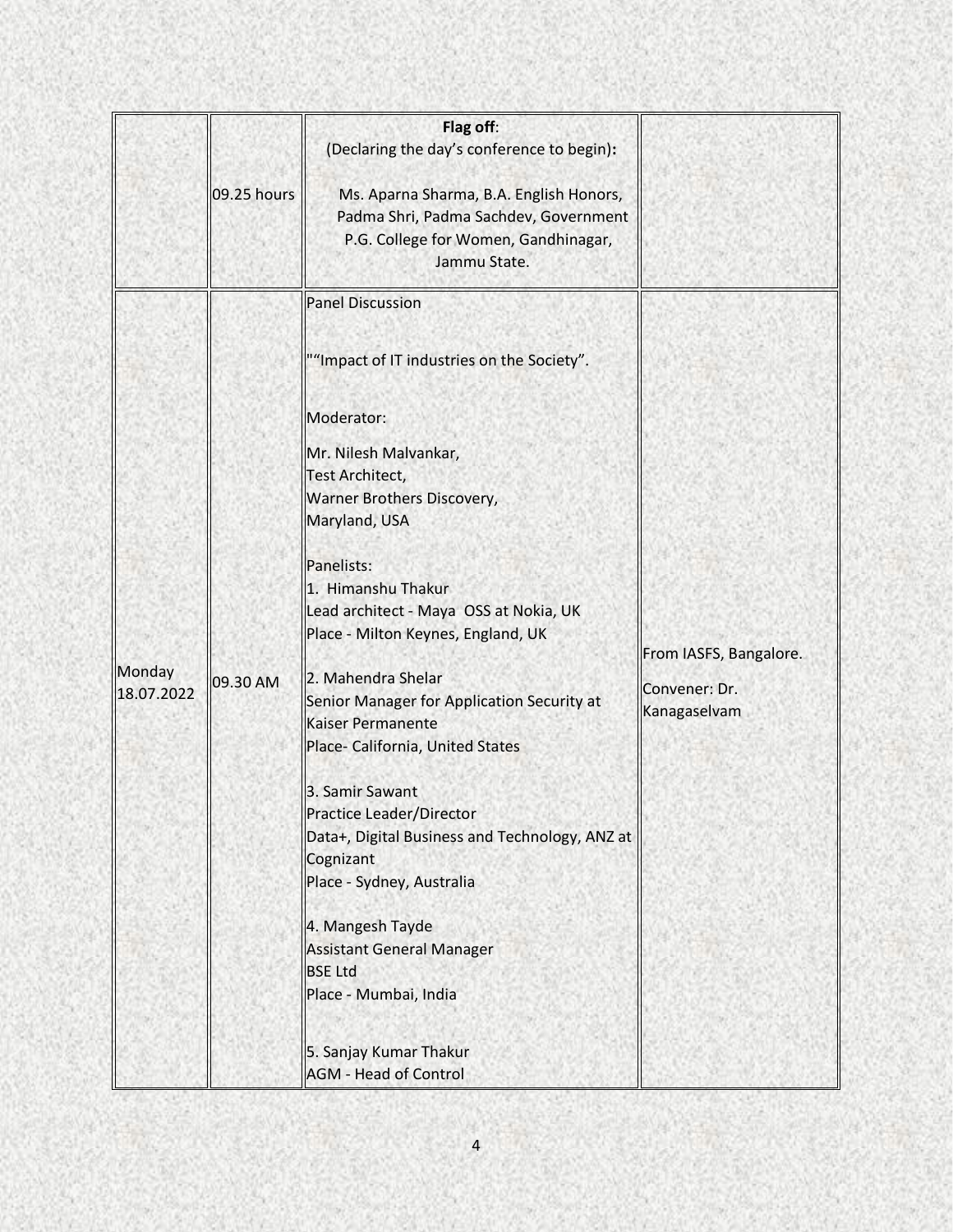|                     | The Saudi Investment Bank<br>Place - Riyadh, Saudi Arabia                                                                                                                                                                                                                               |        |
|---------------------|-----------------------------------------------------------------------------------------------------------------------------------------------------------------------------------------------------------------------------------------------------------------------------------------|--------|
|                     | Duration: About 1 hour 30 minutes                                                                                                                                                                                                                                                       |        |
|                     | <b>Seminar on Science Fiction</b>                                                                                                                                                                                                                                                       |        |
|                     | "Poetry and Science"                                                                                                                                                                                                                                                                    |        |
|                     | <b>Guest Speakers:</b>                                                                                                                                                                                                                                                                  |        |
|                     | Dr. Wendy Van Camp, Anaheim Poet<br>Laureate, California, USA.                                                                                                                                                                                                                          |        |
|                     | Dr. Ravichandra P Chittampalli, Professor<br>of English (Rtd), University of Mysore,<br>Mysore, Karnataka State.                                                                                                                                                                        |        |
| 11.15 AM<br>onwards | Professor Baliram N Gaikwad, (Former Organized by Guru Nanak<br>Registrar, U of Mumbai), Principal, Kokan College of Arts, Science and<br>Gyanpeeth, Urban College of Commerce & Commerce, Mumbai, India<br>Arts, Uran, Raigad District, Maharashtra Coordinator: Dr. Manisha<br>State. | Patil. |
|                     | Dr. Dinesh Kumar Nair, Associate Professor<br>Collector Research), HoD English, VG Vaze<br>College of Arts, Science & Commerce<br>(Autonomous), Mumbai.                                                                                                                                 |        |
|                     | Chairperson: Dr. Ratnakar<br>Bhelkar,<br>Professor in English (Rtd), Dhandawate<br>National College, Nagpur, Maharashtra<br>State.                                                                                                                                                      |        |
|                     | Duration: (About 1 hour 15 minutes)                                                                                                                                                                                                                                                     |        |
|                     |                                                                                                                                                                                                                                                                                         |        |
|                     |                                                                                                                                                                                                                                                                                         |        |
|                     |                                                                                                                                                                                                                                                                                         |        |
|                     |                                                                                                                                                                                                                                                                                         |        |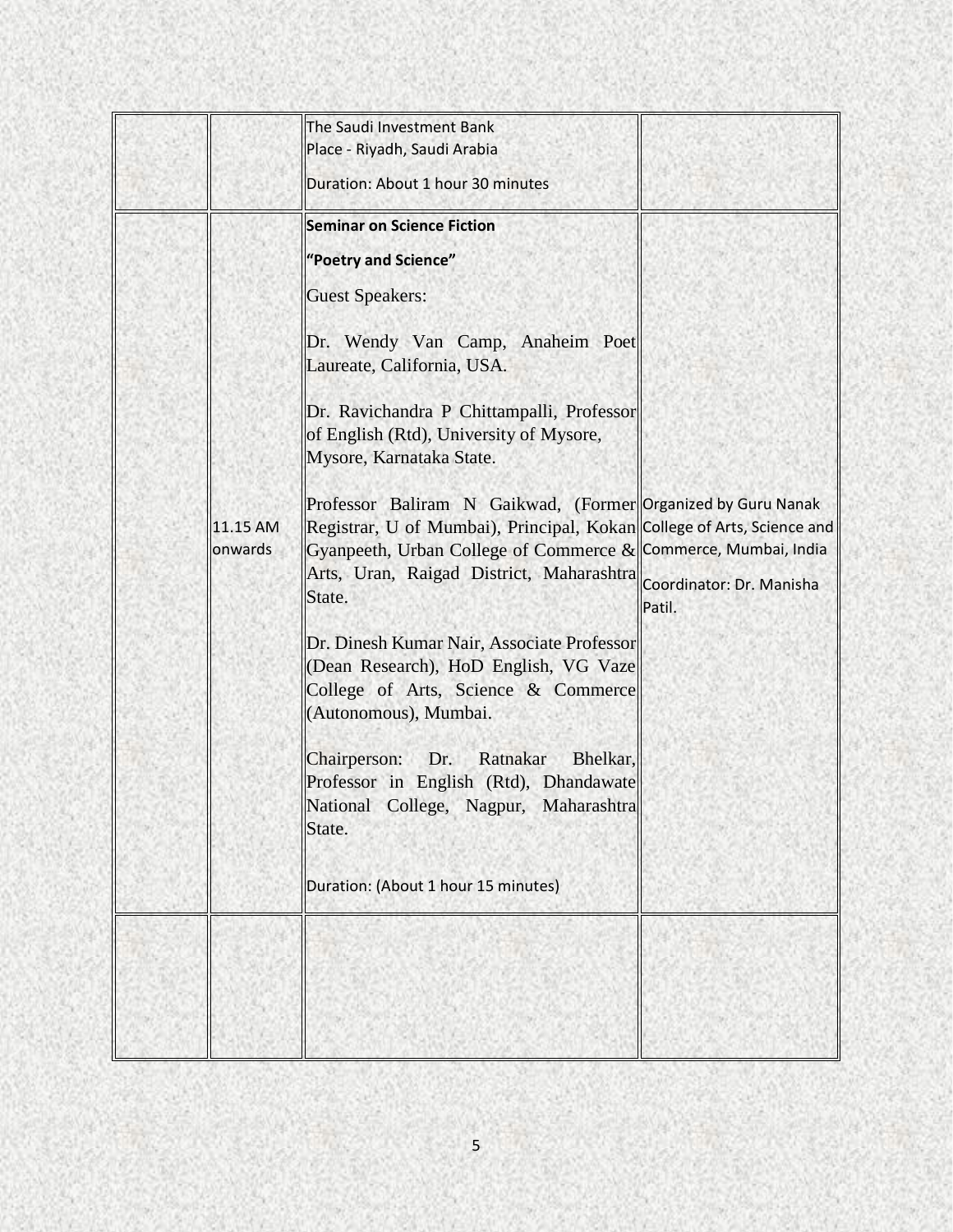|                       | 12.30 PM to<br>13.30 hours | "Telugu SF Authors Speak"<br>Dr. Madhu Chittarvu Diabetologist &<br>Cardiologist, HoD Medicine, SF Author<br>since three decades. Hyderabad.<br>Mr. Kasturi Muralikrishna, Leading SF<br>writer, Hyderabad.<br>Mr. Saleem I.R.S, Revenue Dept (Rtd), SF<br>Novelist, Sahitya Academy Awardee,<br>Hyderabad, Telangana.                                                                                                                                                                                | Coordinator:<br>Dr. Kanagaselvam                                |
|-----------------------|----------------------------|-------------------------------------------------------------------------------------------------------------------------------------------------------------------------------------------------------------------------------------------------------------------------------------------------------------------------------------------------------------------------------------------------------------------------------------------------------------------------------------------------------|-----------------------------------------------------------------|
|                       | 14.00 hours<br>onwards     | <b>GLAU &amp; IASFS Jointly conduct Paper</b><br><b>Presentation sessions</b>                                                                                                                                                                                                                                                                                                                                                                                                                         | Coordinators:<br>Dr. Kasturi Sinha Ray<br>&<br>Dr. Kanagaselvam |
|                       | 18.00 hours                | Celebration of Azadi Ka Amruth Mahotsav<br>continued:<br>Veena - Mrudangam Duet: Featuring Vidhushi<br>YG Srilatha Nikhith on Veena; Vidhwan Puttur<br>Nikhith on Mrudangam;<br>Courtesy: Artists & Mr. Shantaram Bhat, Sagar.<br>Karnataka<br>(Duration: About 1 hour)<br>Followed by:<br>Play Malati Madhava (original Sanskrit by<br>Bhavabhuti)<br>Translation and Direction: Mr. Akshara KV,<br>NINASAM, Heggodu, Karnataka.<br>Courtesy: Mr. Akshara KV<br>(Duration: About 2 hours 30 minutes) | From: IASFS<br>Coordinator: Dr.<br>Kanagaselvam                 |
| Tuesday<br>19.07.2022 |                            | Day 3                                                                                                                                                                                                                                                                                                                                                                                                                                                                                                 |                                                                 |
|                       | 09.25 hours                | Flag off: (Declaring the day's conference to<br>begin): Mr. Aditya Raj, Ph.D. Scholar,<br>Department of English, Patna University,<br>Patna, Bihar State.                                                                                                                                                                                                                                                                                                                                             |                                                                 |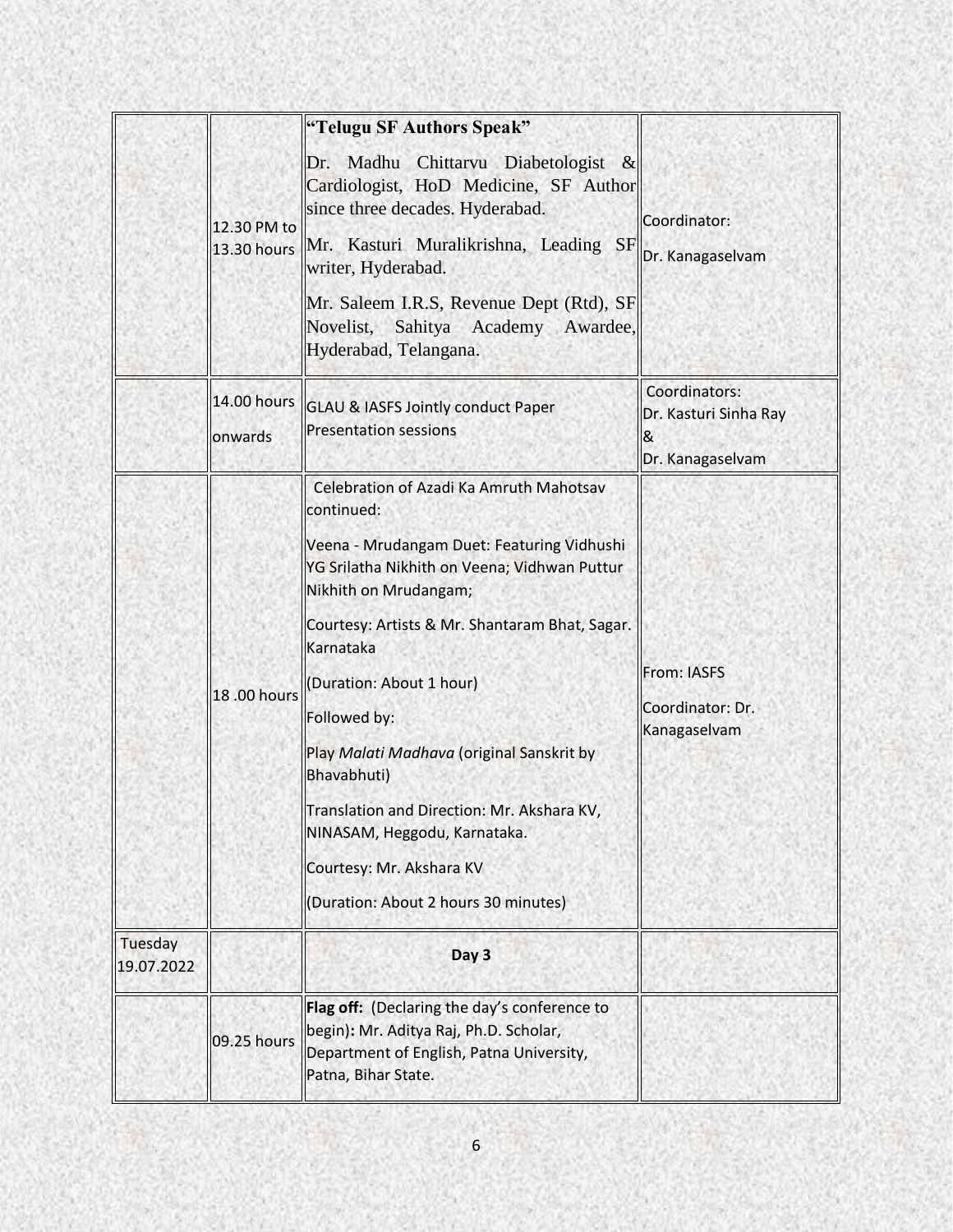|         |                               | <b>Special Lectures</b>                                                                                                                                                                                                                                                                                                                                                                                                                              |                                                                               |
|---------|-------------------------------|------------------------------------------------------------------------------------------------------------------------------------------------------------------------------------------------------------------------------------------------------------------------------------------------------------------------------------------------------------------------------------------------------------------------------------------------------|-------------------------------------------------------------------------------|
|         |                               | Dr. Vasudeva P. Rao,                                                                                                                                                                                                                                                                                                                                                                                                                                 |                                                                               |
|         |                               | Scientist, Senior Project Manager (Pure<br>Software Ltd), Bangalore.                                                                                                                                                                                                                                                                                                                                                                                 |                                                                               |
|         |                               | Topic: Protein Engineering: From Farming to<br>Pharmaceuticals.                                                                                                                                                                                                                                                                                                                                                                                      |                                                                               |
|         |                               | Ms. Sadhna Shanker I.R.S.                                                                                                                                                                                                                                                                                                                                                                                                                            | From: IASFS                                                                   |
|         | 09.30 AM                      | Principal Director- General, Income Tax,<br>Government of India, New Delhi.                                                                                                                                                                                                                                                                                                                                                                          | Convener: Dr.<br>Kanagaselvam                                                 |
|         |                               | Topic: My Journey of Writing Science Fiction.                                                                                                                                                                                                                                                                                                                                                                                                        |                                                                               |
|         |                               | Ms, Lucie Lukacovicova                                                                                                                                                                                                                                                                                                                                                                                                                               |                                                                               |
|         |                               | Eminent SF Writer, Prague, Czech Republic:                                                                                                                                                                                                                                                                                                                                                                                                           |                                                                               |
|         |                               | Topic: The Supernaturals of Spain                                                                                                                                                                                                                                                                                                                                                                                                                    |                                                                               |
|         |                               | <b>Duration: about 2hours</b>                                                                                                                                                                                                                                                                                                                                                                                                                        |                                                                               |
|         |                               |                                                                                                                                                                                                                                                                                                                                                                                                                                                      | Coordinators:                                                                 |
|         | 11.30 hours                   | <b>GLAU &amp; IASFS Jointly conduct Paper</b>                                                                                                                                                                                                                                                                                                                                                                                                        | Dr. Kasturi Sinha Ray                                                         |
| onwards |                               | <b>Presentation sessions</b>                                                                                                                                                                                                                                                                                                                                                                                                                         | Dr. Kanagaselvam                                                              |
|         |                               | I. Seminar on Science Fiction:                                                                                                                                                                                                                                                                                                                                                                                                                       |                                                                               |
|         | <b>18.00 hours</b><br>onwards | Chairman: Dr. Bal Phondke.<br>Speakers:<br>1. Marathi SF: Dr. Meghashri Dalvi, Mumbai<br>2. Hindi SF: Dr. Arvind Mishra, (Varanasi),<br>Secretary, Indian Science Fiction Writers'<br>Association, Ayodhya;<br>3. Punjabi SF: Dr. DP Singh<br>4. Assamese SF: Dr. DC Goswami Gawhati.<br>Assam.<br>5 Kannada SF: Mrs. Savitha Srinivas IPS<br>Bangalore.<br>6 Tamil SF: Dr. Era Natarasan, Cuddalore, TN.<br>17<br>Mrs. Archana Mirajkar, New Delhi. | Marathi Vidnyan Parishad,<br>Mumbai<br>Coordinator: Mr. Ajay<br>Divekar, MVP. |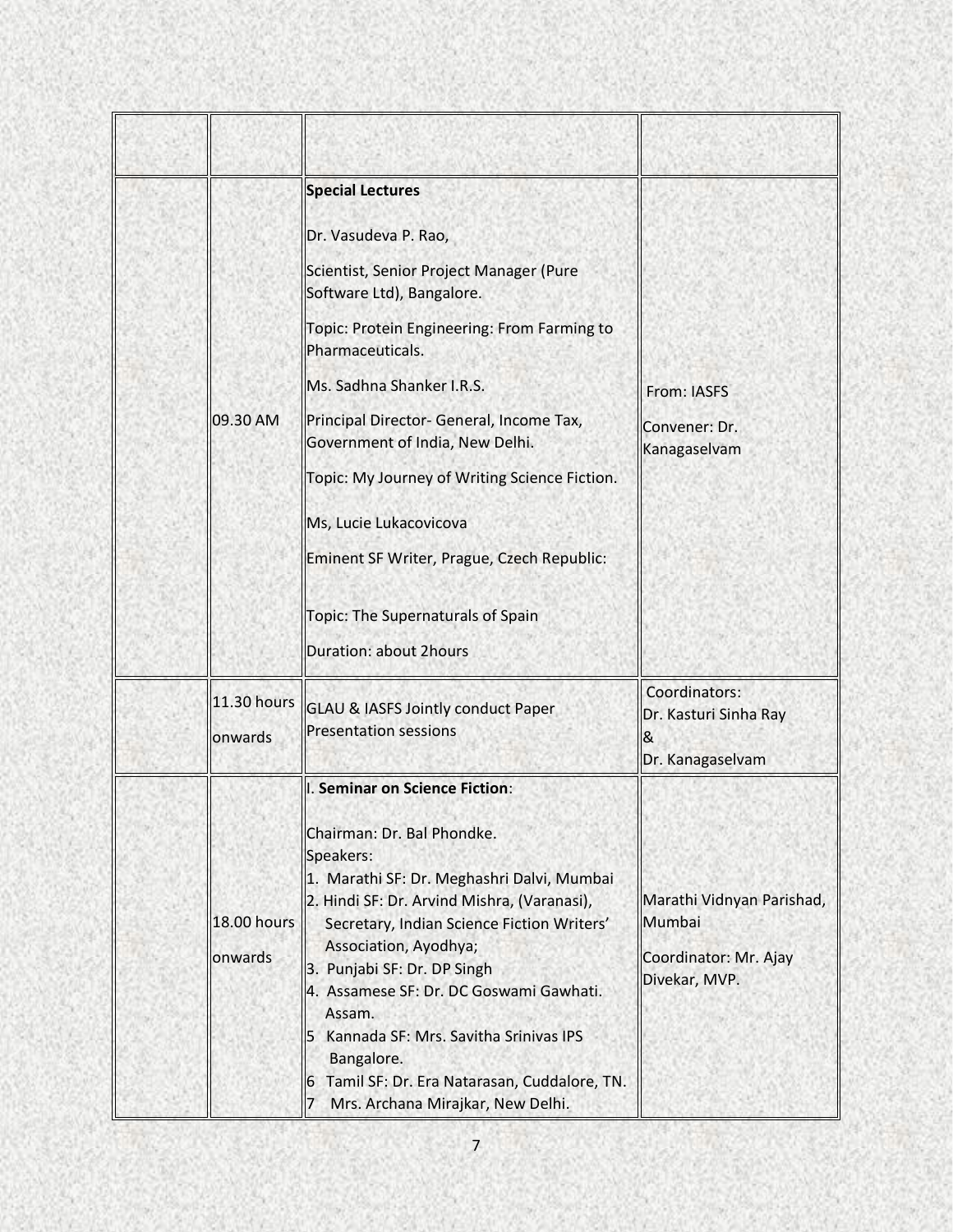|                         |             | Il Celebration of Dr. Jayant V Narlikar's<br>Birthday (He has consented to celebrate his<br>birthday as "Indian Science Fiction Day!). Dr.<br>Narlikar addresses over online mode.<br><b>Duration: About 2 hours</b>                                                                                                                                                                   |                                                    |
|-------------------------|-------------|----------------------------------------------------------------------------------------------------------------------------------------------------------------------------------------------------------------------------------------------------------------------------------------------------------------------------------------------------------------------------------------|----------------------------------------------------|
| 20.07.2022<br>Wednesday |             | Day 4                                                                                                                                                                                                                                                                                                                                                                                  |                                                    |
|                         | 09.25 hours | Flag Off: (Declaring the day's conference to<br>begin): Dr. Vaishnavi S. Joshi<br>Medical Oncologist,<br>Apollo Hospital, Sheshadripuram,<br>Bangalore, Karnataka State.                                                                                                                                                                                                               |                                                    |
|                         | 09.30 AM    | <b>Special Lectures</b><br>Professor M. Saibaba,<br>Registrar & Professor, School of Social<br>Sciences, Ramaiah University of Applied<br>Sciences, Bangalore:<br>Topic: Artificial Intelligence & Society.<br>Dr. Deirdre Flynn,<br>Lecturer in 21st Century Literature, Mary<br>Immaculate College, Limerick, Ireland:<br>Topic: SF in Ireland.<br>Duration: About 1 hour 15 minutes | <b>From IASFS</b><br>Convener: Dr.<br>Kanagaselvam |
|                         | 10.30 AM    | <b>Researchers Speak:</b><br>Topic: Voice of the Researchers (Ph. D<br>students)<br>Chairperson: Dr. Santhosh GK, PG Department<br>of English, Vijayanagara Sri Krishnadevaraya<br>University, Bellary, Karnataka State.<br>Duration: about 1 hour                                                                                                                                     | <b>From IASFS</b><br>Convener: Dr.<br>Kanagaselvam |
|                         |             |                                                                                                                                                                                                                                                                                                                                                                                        |                                                    |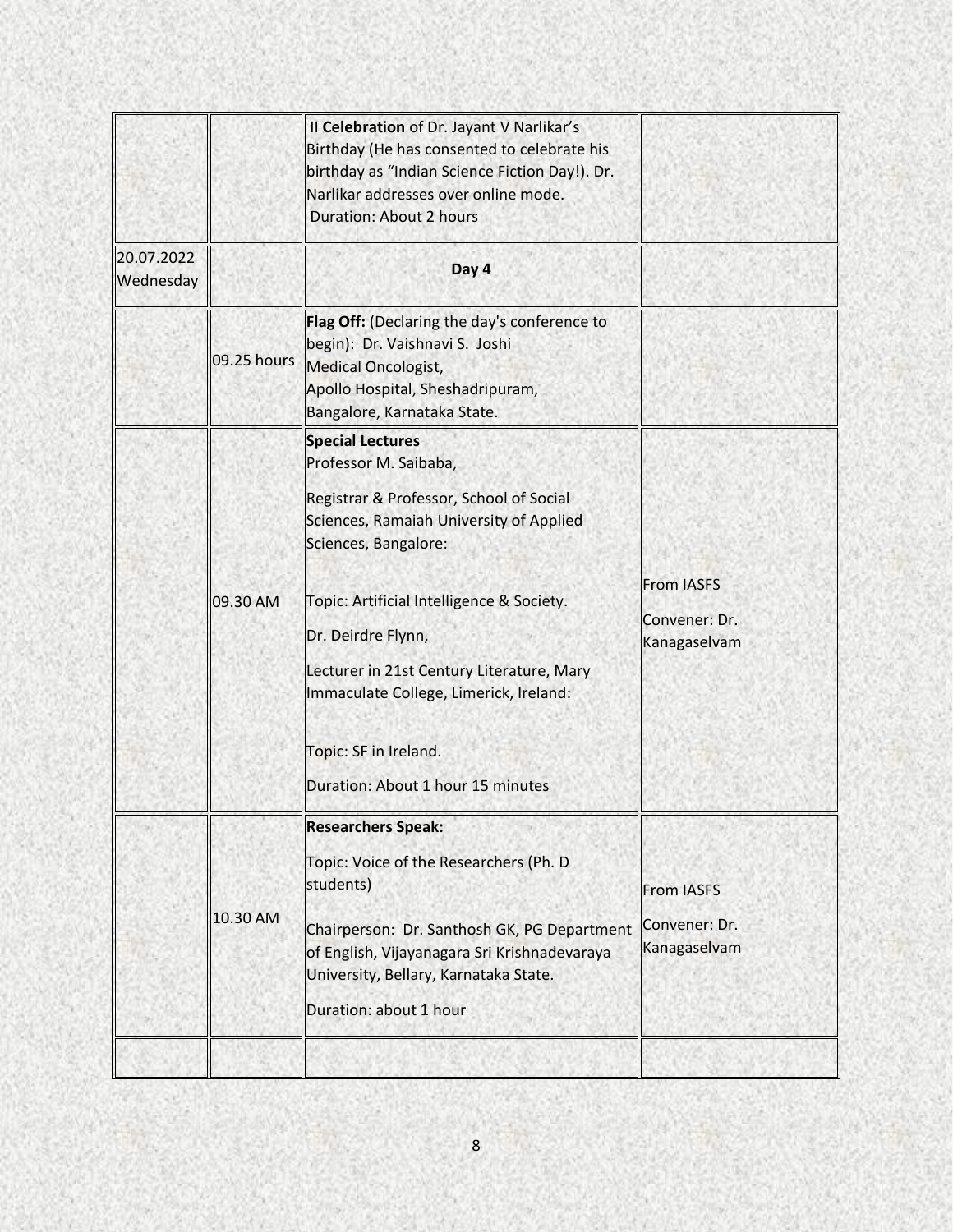| 11.30 AM                | <b>Special Lecture:</b><br>Mr. Dip Ghosh, Senior Software Engineer,<br>Writer,<br>Webmaster:<br>Kalpabiswa;<br><b>SF</b><br>Kolkata.<br><b>Topic:</b> A Review of the Science Fiction<br>Works Translated into Bengali Language.                                                                                                                                                                                                                                                                                                                                                                                                                |                                                                                                                                                                                                                                                                                                                                                                        |
|-------------------------|-------------------------------------------------------------------------------------------------------------------------------------------------------------------------------------------------------------------------------------------------------------------------------------------------------------------------------------------------------------------------------------------------------------------------------------------------------------------------------------------------------------------------------------------------------------------------------------------------------------------------------------------------|------------------------------------------------------------------------------------------------------------------------------------------------------------------------------------------------------------------------------------------------------------------------------------------------------------------------------------------------------------------------|
| <b>12 PM</b><br>onwards | <b>GLAU &amp; IASFS jointly conduct</b><br>Paper presentation                                                                                                                                                                                                                                                                                                                                                                                                                                                                                                                                                                                   | Coordinators:<br>Dr. Kasturi Sinha Ray<br>&<br>Dr. Kanagaselvam                                                                                                                                                                                                                                                                                                        |
| 4.00 PM                 | <b>Valedictory Function:</b><br>Feedback: the participants over online mode.<br><b>Valedictory Address:</b><br>Dr.K.S. Purushothaman, Vellore, TN; Principal<br>(Rtd), Founder- President of IASFS.<br>Vote of Thanks: Dr. Kanagaselvam.<br>About 30 minutes.                                                                                                                                                                                                                                                                                                                                                                                   | Dr. Kanagaselvam R,<br>Conference Convener.                                                                                                                                                                                                                                                                                                                            |
| 4.30 PM<br>onwards      | e-Certificates<br>Issue of e-attendance certificates/e-<br>participation certificates/to the participants;<br>panelists; who have delivered special lectures;<br>chairpersons; anchor persons; reporters; chat<br>history executives; distinguished guests;<br>technical staff, volunteers, and others.<br>e-certificates will be posted to the respective<br>registered email ids on receipt of the<br>submission of the feedback form from the<br>participants.<br>Letter of appreciation- the persons who have<br>contributed exemplary service during the<br>conference.<br>Letter of thanks to the concerned persons and<br>organizations. | The e-certificate team:<br>Department of English,<br>Deogiri College,<br>Aurangabad, Maharashtra.<br>Authorized to collect Data,<br>customize, and arrange to<br>post over registered email<br>ids of all the categories of<br>registered participants.<br>Team leader: Dr. Balaji A<br>Navle, Professor and HoD<br>DoS in English, Deogiri<br>College, Aurangabad, MH |